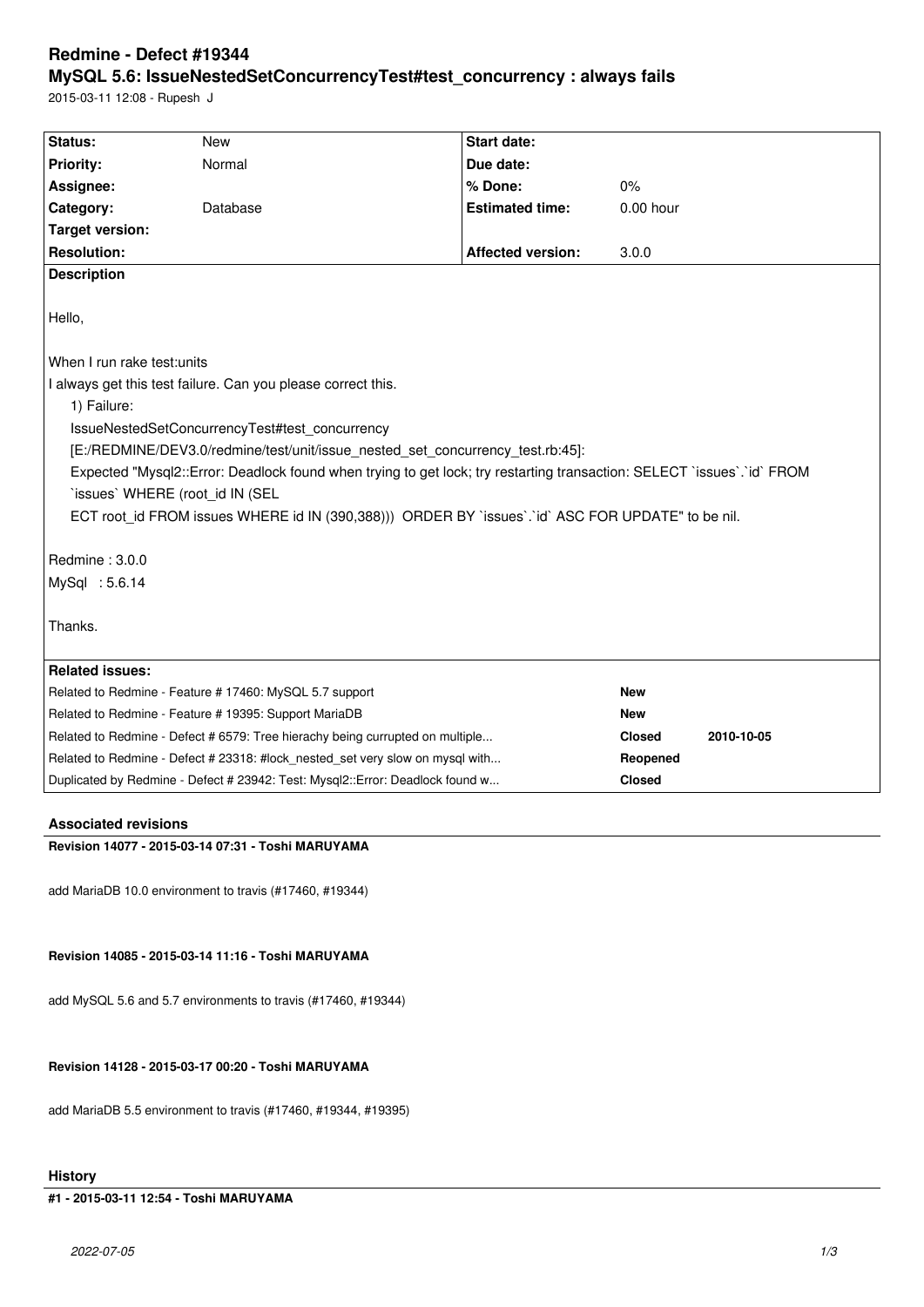*- Status changed from New to Needs feedback*

I cannot reproduce on my Windows 8.1 Pro.

- 5.5.40 MySQL Community Server (GPL)
- ruby 1.9.3p551 (2014-11-13) [i386-mingw32]
- mysql2 (0.3.18-x86-mingw32)

#### **#2 - 2015-03-11 12:59 - Toshi MARUYAMA**

*- Category set to Database*

*- Status changed from Needs feedback to New*

#17460#note-7

*it does not pass the issue concurrency test (dead locks) ...*

#### **#3 - 2015-03-11 13:03 - Toshi MARUYAMA**

*- Subject changed from IssueNestedSetConcurrencyTest#test\_concurrency : Always fails on standard redmine installation. to MySQL : 5.6: IssueNestedSetConcurrencyTest#test\_concurrency : always fails*

## **#4 - 2015-03-11 13:04 - Toshi MARUYAMA**

*- Subject changed from MySQL : 5.6: IssueNestedSetConcurrencyTest#test\_concurrency : always fails to MySQL 5.6: IssueNestedSetConcurrencyTest#test\_concurrency : always fails*

#### **#5 - 2015-03-11 13:04 - Toshi MARUYAMA**

*- Related to Feature #17460: MySQL 5.7 support added*

#### **#6 - 2015-03-17 13:25 - Toshi MARUYAMA**

This test fails on MariaDB 5.5, too.

On my CentOS7:

\$ rpm -q mariadb mariadb-5.5.41-2.el7\_0.x86\_64

### **#7 - 2015-03-17 13:26 - Toshi MARUYAMA**

*- Related to Feature #19395: Support MariaDB added*

#### **#8 - 2016-03-16 05:05 - Toshi MARUYAMA**

*- Related to Defect #6579: Tree hierachy being currupted on multiple submissions of an issue added*

#### **#9 - 2016-09-27 15:35 - Toshi MARUYAMA**

*- Duplicated by Defect #23942: Test: Mysql2::Error: Deadlock found when trying to get lock added*